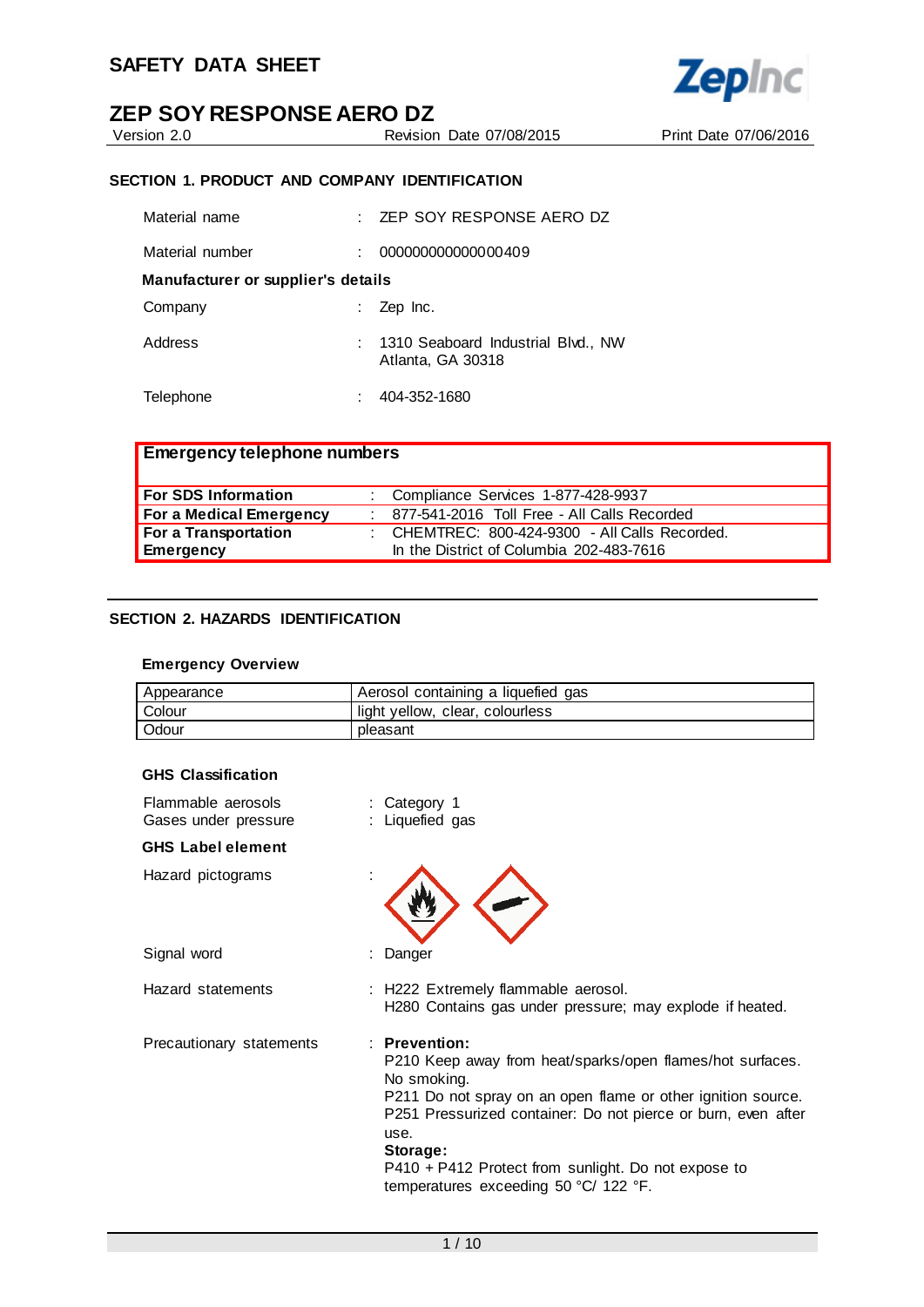

# **ZEP SOY RESPONSE AERO DZ**<br>
Version 2.0<br>
Revision

Revision Date 07/08/2015 Print Date 07/06/2016

### **Potential Health Effects**

| Carcinogenicity: |                                                                                                                                                                           |
|------------------|---------------------------------------------------------------------------------------------------------------------------------------------------------------------------|
| <b>IARC</b>      | No component of this product present at levels greater than or<br>equal to 0.1% is identified as probable, possible or confirmed<br>human carcinogen by IARC.             |
| <b>ACGIH</b>     | No component of this product present at levels greater than or<br>equal to 0.1% is identified as a carcinogen or potential                                                |
| <b>OSHA</b>      | carcinogen by ACGIH.<br>No component of this product present at levels greater than or<br>equal to 0.1% is identified as a carcinogen or potential<br>carcinogen by OSHA. |
| <b>NTP</b>       | No component of this product present at levels greater than or<br>equal to 0.1% is identified as a known or anticipated carcinogen<br>by NTP.                             |

# **SECTION 3. COMPOSITION/INFORMATION ON INGREDIENTS**

Substance / Mixture : Mixture

#### **Hazardous components**

| Chemical Name                 | CAS-No.    | Concentration [%]       |
|-------------------------------|------------|-------------------------|
| propane                       | 74-98-6    | $\vert$ >= 5 - < 10     |
| butane                        | 106-97-8   | $ >= 5 - < 10$          |
| Alcohols, C12-16, ethoxylated | 68551-12-2 | $\vert \rangle = 1 - 5$ |

#### **SECTION 4. FIRST AID MEASURES**

| General advice          | : Move out of dangerous area.<br>Show this safety data sheet to the doctor in attendance.<br>Do not leave the victim unattended.                                                                                                   |
|-------------------------|------------------------------------------------------------------------------------------------------------------------------------------------------------------------------------------------------------------------------------|
| If inhaled              | : If unconscious place in recovery position and seek medical<br>advice.<br>If symptoms persist, call a physician.                                                                                                                  |
| In case of skin contact | : If skin irritation persists, call a physician.<br>Wash off immediately with plenty of water for at least 15<br>minutes.<br>If on clothes, remove clothes.                                                                        |
| In case of eye contact  | : Remove contact lenses.<br>Protect unharmed eye.<br>Keep eye wide open while rinsing.<br>If eye irritation persists, consult a specialist.<br>If in eyes, rinse with water for 15 minutes.                                        |
| If swallowed            | : Keep respiratory tract clear.<br>Never give anything by mouth to an unconscious person.<br>If symptoms persist, call a physician.<br>DO NOT induce vomiting unless directed to do so by a<br>physician or poison control center. |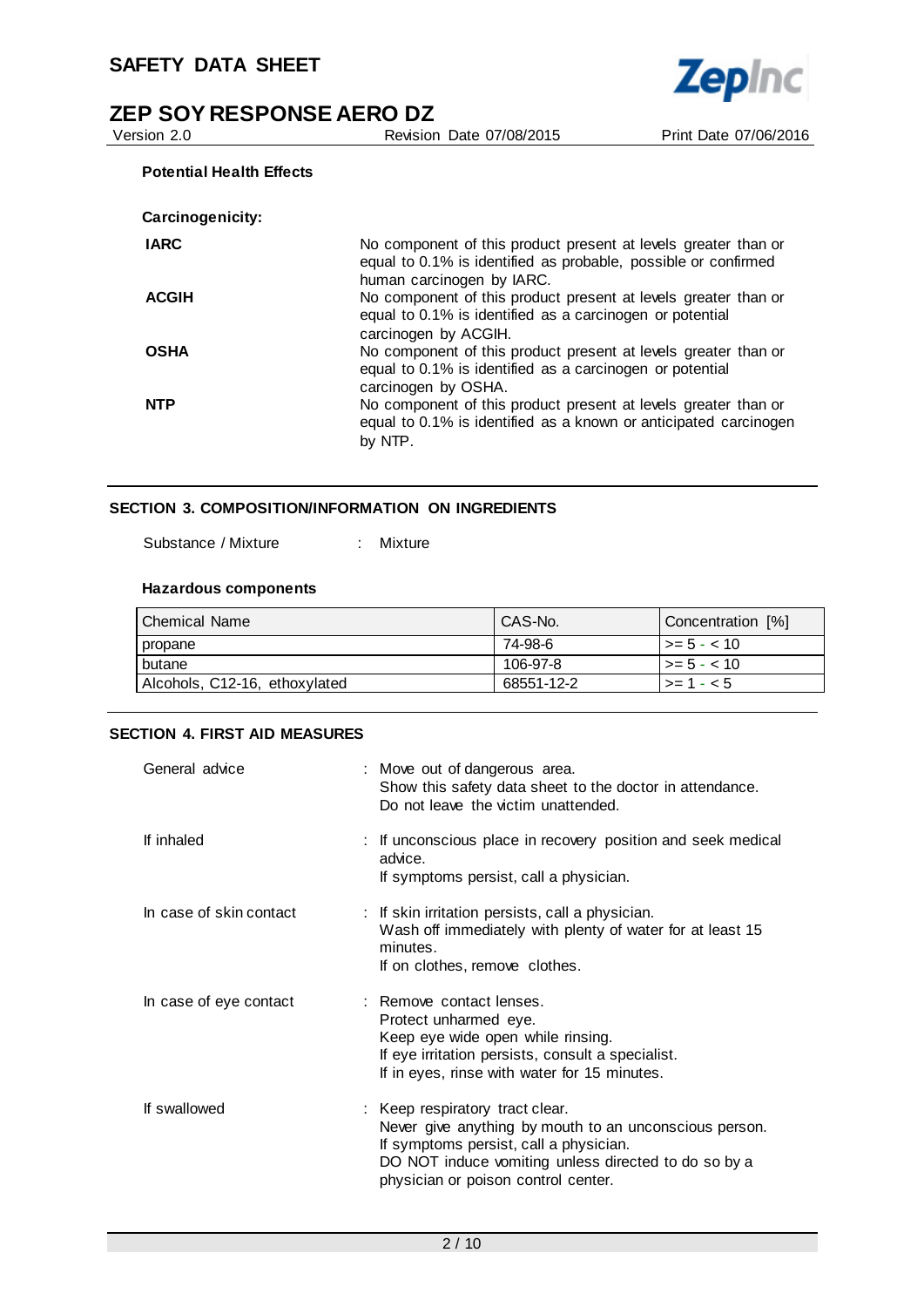# **SAFETY DATA SHEET**



Version 2.0 Revision Date 07/08/2015 Print Date 07/06/2016



### **SECTION 5. FIREFIGHTING MEASURES**

| Suitable extinguishing media                     | : Alcohol-resistant foam<br>Carbon dioxide (CO2)<br>Dry chemical<br>Water spray jet                                                                     |
|--------------------------------------------------|---------------------------------------------------------------------------------------------------------------------------------------------------------|
| Unsuitable extinguishing<br>media                | : High volume water jet                                                                                                                                 |
| Specific hazards during<br>firefighting          | : Do not allow run-off from fire fighting to enter drains or water<br>courses.                                                                          |
| Hazardous combustion<br>products                 | : Carbon dioxide (CO2)<br>Carbon monoxide<br>Smoke                                                                                                      |
| Specific extinguishing<br>methods                | : Use extinguishing measures that are appropriate to local<br>circumstances and the surrounding environment.                                            |
| Further information                              | : For safety reasons in case of fire, cans should be stored<br>separately in closed containments.<br>Use a water spray to cool fully closed containers. |
| Special protective equipment<br>for firefighters | : Wear self-contained breathing apparatus for firefighting if<br>necessary.                                                                             |

#### **SECTION 6. ACCIDENTAL RELEASE MEASURES**

| Personal precautions,<br>protective equipment and<br>emergency procedures | : Use personal protective equipment.<br>Ensure adequate ventilation.<br>Remove all sources of ignition.<br>Evacuate personnel to safe areas.<br>Beware of vapours accumulating to form explosive<br>concentrations. Vapours can accumulate in low areas. |
|---------------------------------------------------------------------------|----------------------------------------------------------------------------------------------------------------------------------------------------------------------------------------------------------------------------------------------------------|
| Environmental precautions                                                 | : Prevent product from entering drains.<br>Prevent further leakage or spillage if safe to do so.<br>If the product contaminates rivers and lakes or drains inform<br>respective authorities.                                                             |
| Methods and materials for<br>containment and cleaning up                  | : Soak up with inert absorbent material (e.g. sand, silica gel,<br>acid binder, universal binder, sawdust).<br>Sweep up or vacuum up spillage and collect in suitable<br>container for disposal.                                                         |

### **SECTION 7. HANDLING AND STORAGE**

| : Avoid contact with skin and eyes.                                           |
|-------------------------------------------------------------------------------|
| For personal protection see section 8.                                        |
| Smoking, eating and drinking should be prohibited in the<br>application area. |
|                                                                               |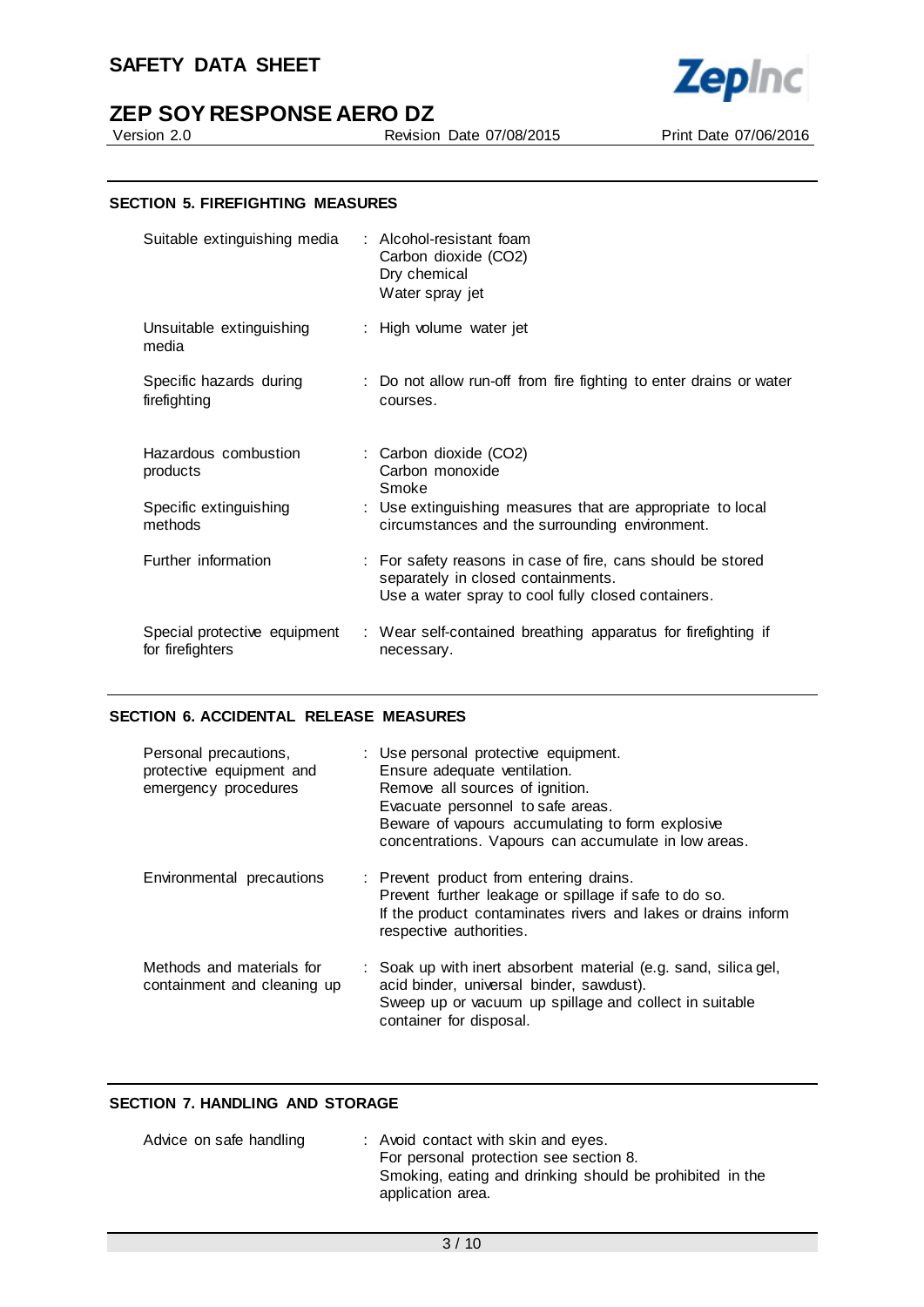

| Version 2.0                 | Revision Date 07/08/2015                                                                                                                                                                                                                                                                                                                                                                                             | Print Date 07/06/2016 |
|-----------------------------|----------------------------------------------------------------------------------------------------------------------------------------------------------------------------------------------------------------------------------------------------------------------------------------------------------------------------------------------------------------------------------------------------------------------|-----------------------|
|                             | Take precautionary measures against static discharges.<br>Provide sufficient air exchange and/or exhaust in work rooms.<br>Open drum carefully as content may be under pressure.<br>Dispose of rinse water in accordance with local and national<br>regulations.<br>Avoid exposure - obtain special instructions before use.<br>Do not breathe vapours or spray mist.<br>Always replace cap after use.               |                       |
| Conditions for safe storage | : BEWARE: Aerosol is pressurized. Keep away from direct sun<br>exposure and temperatures over 50 °C. Do not open by force<br>or throw into fire even after use. Do not spray on flames or<br>red-hot objects.<br>No smoking.<br>Observe label precautions.<br>Keep in a dry, cool and well-ventilated place.<br>Electrical installations / working materials must comply with<br>the technological safety standards. |                       |
| Materials to avoid          | : Do not store near acids.<br>Oxidizing agents<br>Do not freeze.                                                                                                                                                                                                                                                                                                                                                     |                       |

# **SECTION 8. EXPOSURE CONTROLS/PERSONAL PROTECTION**

| Components | CAS-No.  | Value type<br>(Form of<br>exposure) | Control<br>parameters /<br>Permissible<br>concentration | <b>Basis</b>     |
|------------|----------|-------------------------------------|---------------------------------------------------------|------------------|
| propane    | 74-98-6  | <b>TWA</b>                          | 1,000 ppm                                               | <b>ACGIH</b>     |
|            |          | <b>TWA</b>                          | 1,000 ppm<br>1,800 mg/m3                                | <b>NIOSH REL</b> |
|            |          | <b>TWA</b>                          | 1,000 ppm<br>1,800 mg/m3                                | <b>OSHA Z-1</b>  |
|            |          | <b>TWA</b>                          | 1,000 ppm<br>1,800 mg/m3                                | <b>OSHA P0</b>   |
| butane     | 106-97-8 | <b>TWA</b>                          | 800 ppm<br>1,900 mg/m3                                  | <b>NIOSH REL</b> |
|            |          | <b>TWA</b>                          | 800 ppm<br>1,900 mg/m3                                  | <b>OSHA P0</b>   |

#### **Components with workplace control parameters**

| Personal protective equipment |                                                                                                                               |  |  |
|-------------------------------|-------------------------------------------------------------------------------------------------------------------------------|--|--|
| Respiratory protection        | : In case of insufficient ventilation, wear suitable respiratory<br>equipment.                                                |  |  |
| Hand protection<br>Remarks    | : The suitability for a specific workplace should be discussed<br>with the producers of the protective gloves.                |  |  |
| Eye protection                | : Ensure that eyewash stations and safety showers are close to<br>the workstation location.<br>Tightly fitting safety goggles |  |  |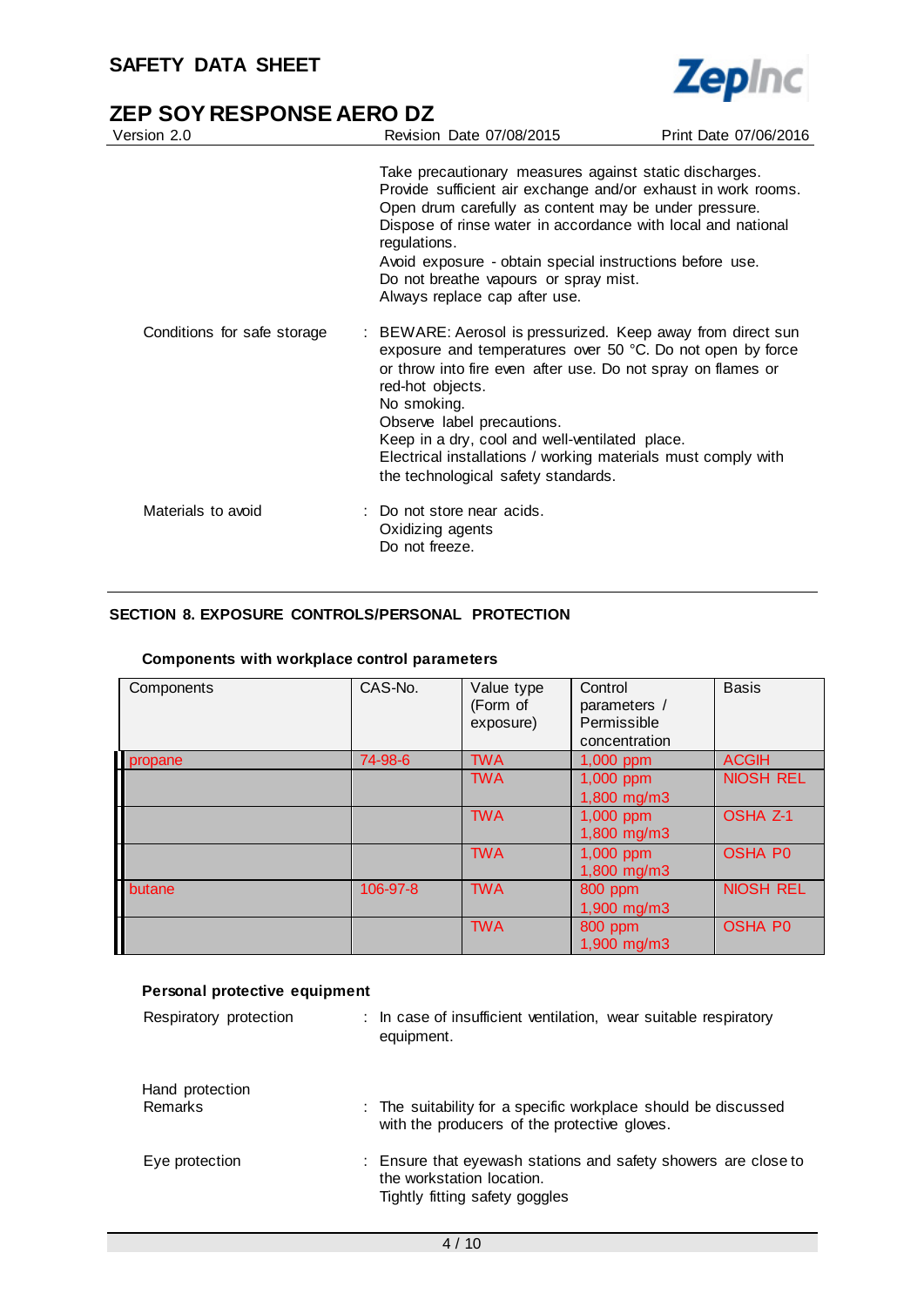

| Version 2.0              | Revision Date 07/08/2015                                                                                                                   | Print Date 07/06/2016 |
|--------------------------|--------------------------------------------------------------------------------------------------------------------------------------------|-----------------------|
| Skin and body protection | : Impervious clothing<br>Choose body protection according to the amount and<br>concentration of the dangerous substance at the work place. |                       |
| Hygiene measures         | : When using do not eat or drink.<br>When using do not smoke.<br>Wash hands before breaks and at the end of workday.                       |                       |

# **SECTION 9. PHYSICAL AND CHEMICAL PROPERTIES**

| Appearance                                 |    | Aerosol containing a liquefied gas |
|--------------------------------------------|----|------------------------------------|
| Colour                                     |    | light yellow, clear, colourless    |
| Odour                                      |    | pleasant                           |
| Odour Threshold                            |    | No data available                  |
| рH                                         |    | Not applicable                     |
| Melting point/freezing point               | ÷  | Not applicable                     |
| Boiling point                              | ÷  | $>315$ °C                          |
| Flash point                                | İ  |                                    |
|                                            |    | Not applicable                     |
| Evaporation rate                           | ÷  | not determined                     |
| Flammability (solid, gas)                  | t. | Extremely flammable aerosol.       |
|                                            |    |                                    |
| Upper explosion limit                      |    | Not applicable                     |
| Lower explosion limit                      | ÷  | Not applicable                     |
| Vapour pressure                            |    | No data available                  |
| Relative vapour density                    |    | No data available                  |
| Density                                    |    | 0.886 g/cm3                        |
| Solubility(ies)                            |    |                                    |
| Water solubility                           |    | emulsifiable                       |
| Partition coefficient: n-<br>octanol/water |    | No data available                  |
| Auto-ignition temperature                  |    | : not determined                   |
| Thermal decomposition                      |    | No data available                  |
| Viscosity                                  |    |                                    |
| Viscosity, kinematic                       | t. | No data available                  |
|                                            |    |                                    |

# **SECTION 10. STABILITY AND REACTIVITY**

Reactivity : Stable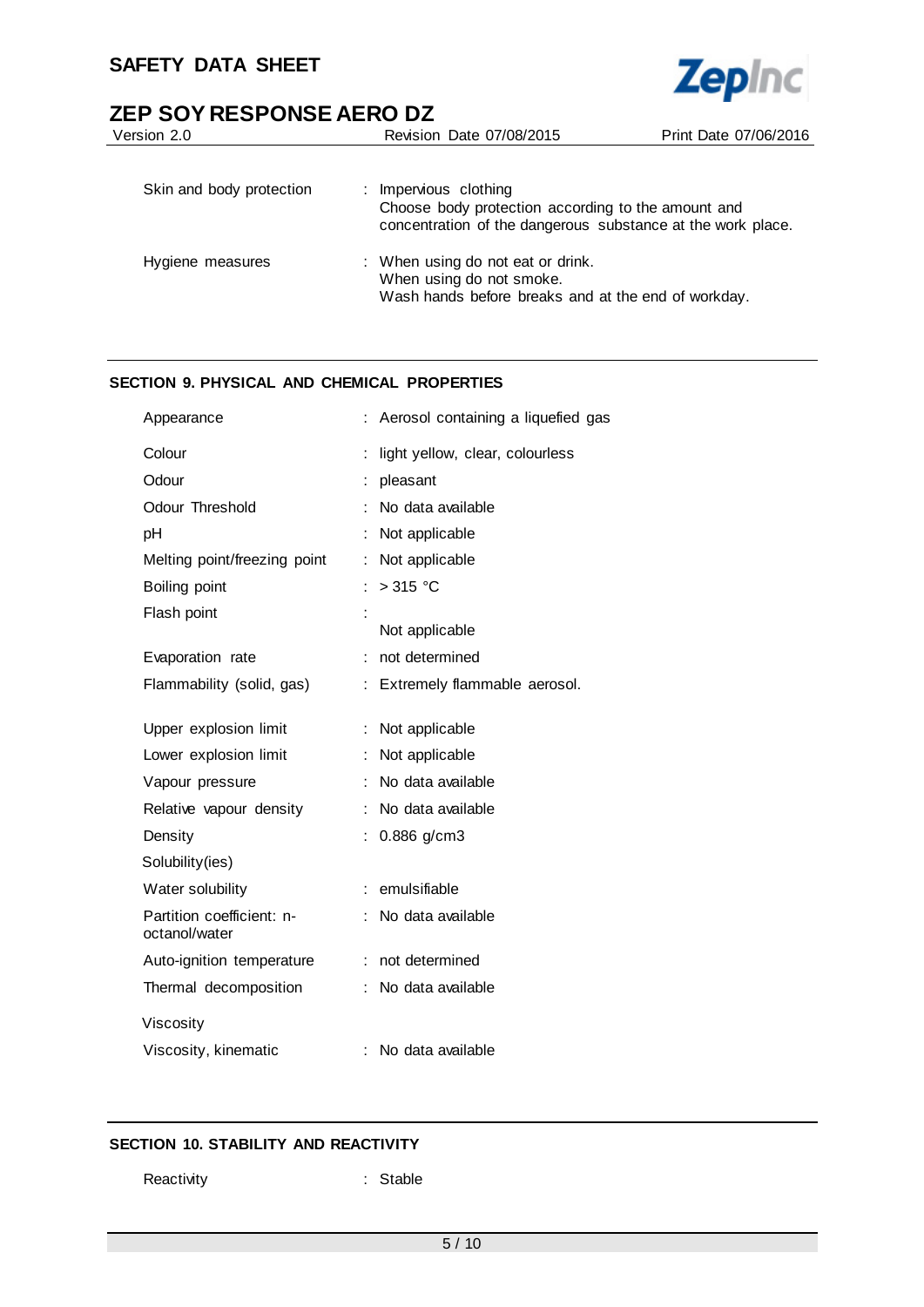

| Version 2.0                         | Revision Date 07/08/2015                                                   | Print Date 07/06/2016 |
|-------------------------------------|----------------------------------------------------------------------------|-----------------------|
| Chemical stability                  | : Stable under normal conditions.                                          |                       |
| Possibility of hazardous            | : No decomposition if stored and applied as directed.                      |                       |
| reactions                           | Vapours may form explosive mixture with air.                               |                       |
| Conditions to avoid                 | : Heat, flames and sparks.<br>Extremes of temperature and direct sunlight. |                       |
| Incompatible materials              | : Oxidizing agents<br>Acids                                                |                       |
| Hazardous decomposition<br>products | : Carbon monoxide, carbon dioxide and unburned<br>hydrocarbons (smoke).    |                       |

# **SECTION 11. TOXICOLOGICAL INFORMATION**

# **Acute toxicity**

#### **Product:**

| Acute oral toxicity |  | : Acute toxicity estimate : $>$ 5,000 mg/kg<br>Method: Calculation method |
|---------------------|--|---------------------------------------------------------------------------|
|---------------------|--|---------------------------------------------------------------------------|

# **Components:**

| propane:                  |                                             |
|---------------------------|---------------------------------------------|
| Acute inhalation toxicity | LC50 Mouse 1,237 mg/l<br>Exposure time: 2 h |
|                           | LC50 Rat $658$ mg/l<br>Exposure time: 4 h   |
|                           | LC50 Rat 1,355 mg/l                         |
| butane:                   |                                             |
| Acute inhalation toxicity | LC50 Mouse 1,237 mg/l<br>Exposure time: 2 h |
|                           | LC50 Rat 1,355 mg/l                         |

# **Skin corrosion/irritation**

### **Product:**

Remarks: May cause skin irritation and/or dermatitis.

# **Serious eye damage/eye irritation**

# **Product:**

Remarks: Vapours may cause irritation to the eyes, respiratory system and the skin.

# **Respiratory or skin sensitisation**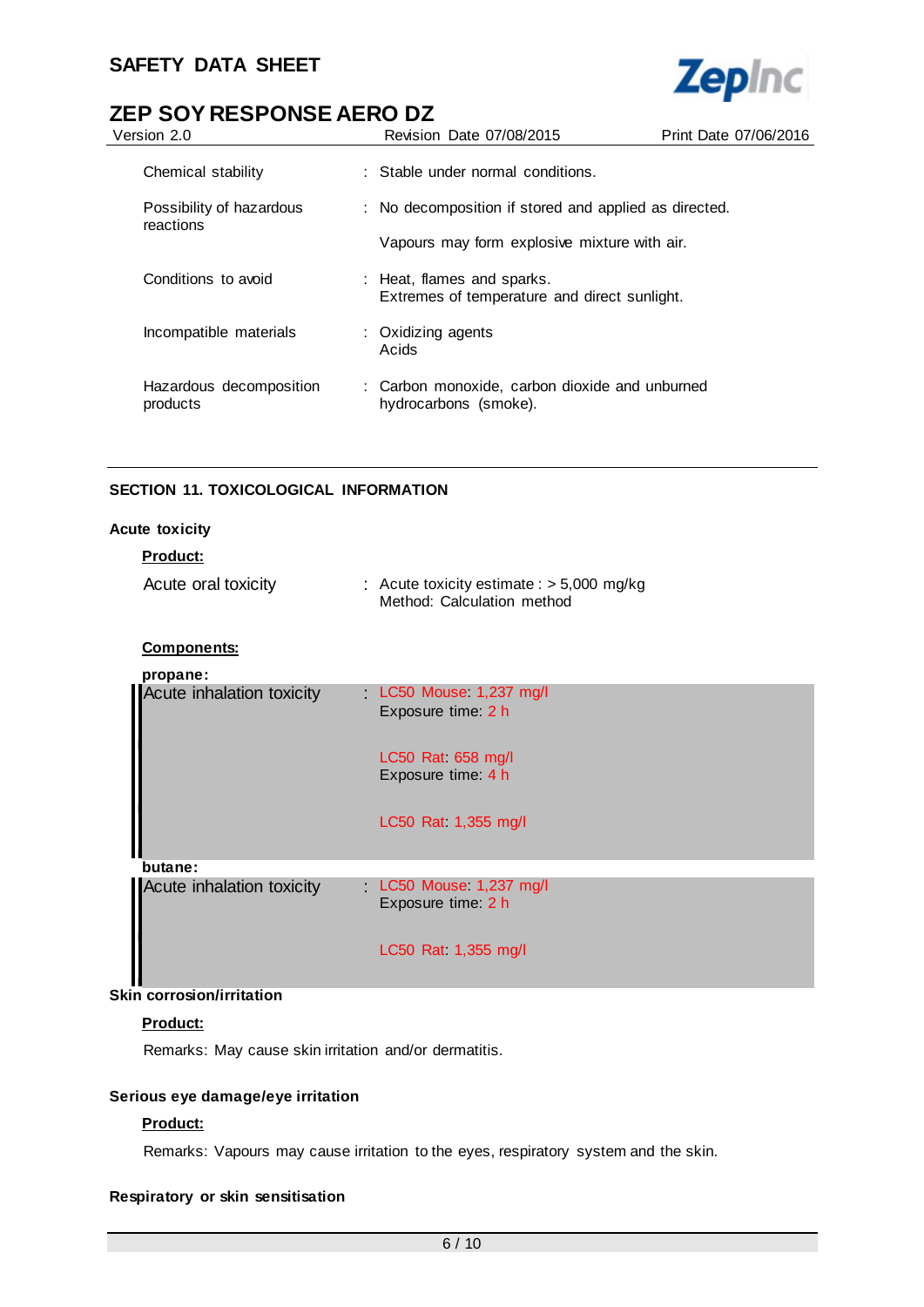

Version 2.0 Revision Date 07/08/2015 Print Date 07/06/2016

No data available

#### **Germ cell mutagenicity**

No data available

#### **Carcinogenicity**

No data available

#### **Reproductive toxicity**

No data available

#### **propane: butane: Alcohols, C12-16, ethoxylated:**

#### **STOT - single exposure**

No data available

#### **STOT - repeated exposure**

No data available

#### **Aspiration toxicity**

No data available

#### **Further information**

# **Product:**

Remarks: No data available

### **SECTION 12. ECOLOGICAL INFORMATION**

#### **Ecotoxicity**

No data available

#### **Persistence and degradability**

#### No data available **Bioaccumulative potential**

#### **Product:**

| Partition coefficient: n- | : Remarks: No data available |
|---------------------------|------------------------------|
| octanol/water             |                              |
| <b>Components:</b>        |                              |
| butane:                   |                              |
| Partition coefficient: n- | : Pow $2.89$                 |
| octanol/water             |                              |

#### **Mobility in soil**

No data available

#### **Other adverse effects**

No data available **Product:**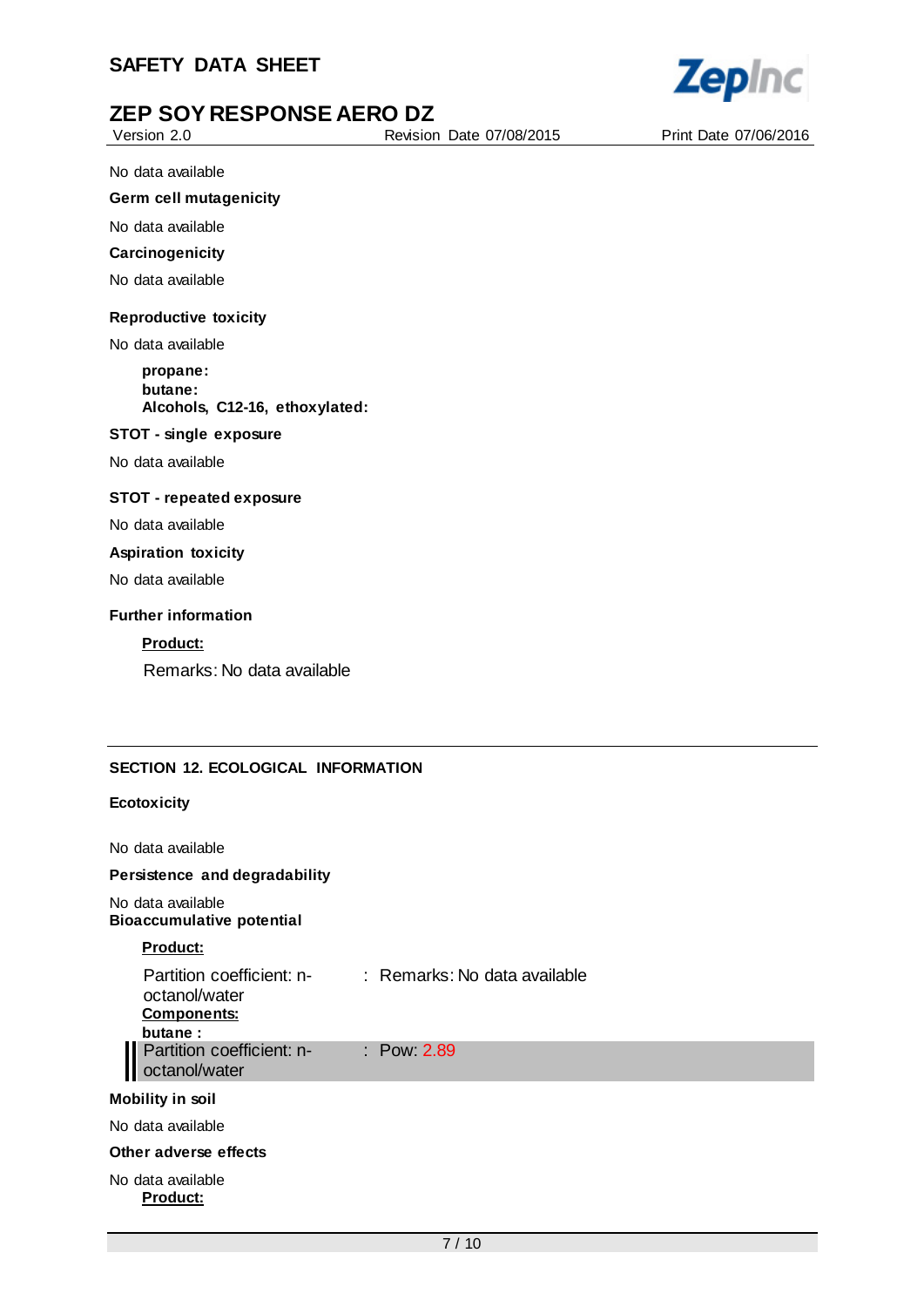

| Version 2.0                          | Revision Date 07/08/2015                                                                                                                                                          | Print Date 07/06/2016 |
|--------------------------------------|-----------------------------------------------------------------------------------------------------------------------------------------------------------------------------------|-----------------------|
| Regulation                           | 40 CFR Protection of Environment; Part 82 Protection of<br>Stratospheric Ozone - CAA Section 602 Class I                                                                          |                       |
|                                      | <b>Substances</b>                                                                                                                                                                 |                       |
| <b>Remarks</b>                       | This product neither contains, nor was manufactured<br>with a Class I or Class II ODS as defined by the U.S.<br>Clean Air Act Section 602 (40 CFR 82, Subpt. A, App.A<br>$+ B$ ). |                       |
| Additional ecological<br>information | $:$ No data available                                                                                                                                                             |                       |

### **SECTION 13. DISPOSAL CONSIDERATIONS**

| Disposal methods       |                                                                                                                                                                                 |
|------------------------|---------------------------------------------------------------------------------------------------------------------------------------------------------------------------------|
| Waste from residues    | : Do not dispose of waste into sewer.<br>Do not contaminate ponds, waterways or ditches with<br>chemical or used container.<br>Dispose of in accordance with local regulations. |
| Contaminated packaging | : Empty remaining contents.<br>Dispose of as unused product.<br>Do not re-use empty containers.<br>Do not burn, or use a cutting torch on, the empty drum.                      |

# **SECTION 14. TRANSPORT INFORMATION**

Transportation Regulation: 49 CFR (USA): ORM-D, CONSUMER COMMODITY

Transportation Regulation: IMDG (Vessel): UN1950, AEROSOLS, 2.1, - Limited quantity

Transportation Regulation: IATA (Cargo Air): UN1950, Aerosols, flammable, 2.1, - Limited quantity

Transportation Regulation: IATA (Passenger Air): UN1950, Aerosols, flammable, 2.1, - Limited quantity

Transportation Regulation: TDG (Canada): UN1950, AEROSOLS, FLAMMABLE, 2.1, - Limited quantity

# SECTION 15. REGULATORY INFORMATION

### **EPCRA - Emergency Planning and Community Right-to-Know Act**

### **CERCLA Reportable Quantity**

This material does not contain any components with a CERCLA RQ.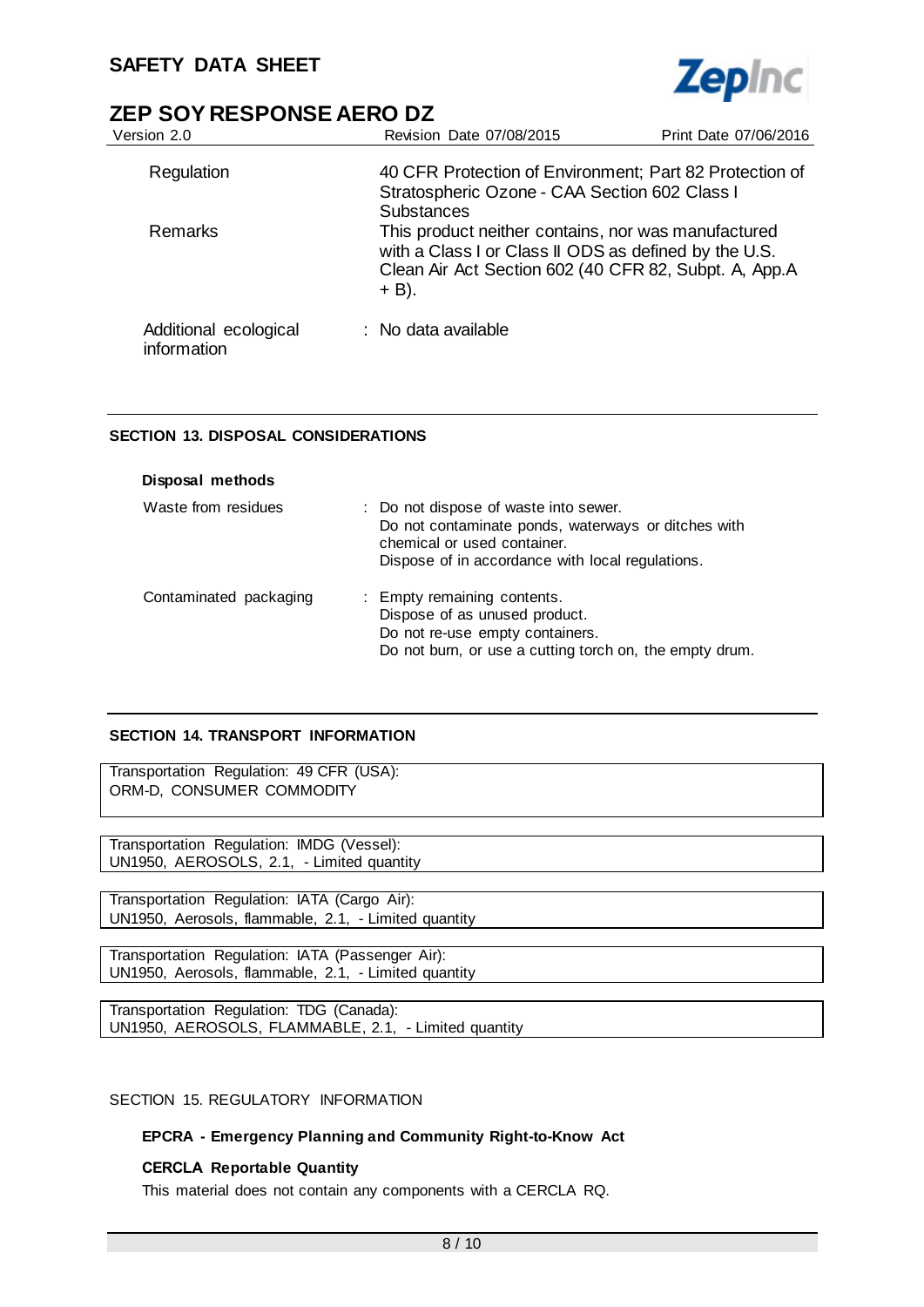

Version 2.0 Revision Date 07/08/2015 Print Date 07/06/2016 **SARA 304 Extremely Hazardous Substances Reportable Quantity** This material does not contain any components with a section 304 EHS RQ.

| SARA 311/312 Hazards | : Fire Hazard<br>Sudden Release of Pressure Hazard                                                                                                                                        |
|----------------------|-------------------------------------------------------------------------------------------------------------------------------------------------------------------------------------------|
| <b>SARA 302</b>      | : No chemicals in this material are subject to the reporting<br>requirements of SARA Title III, Section 302.                                                                              |
| <b>SARA 313</b>      | : This material does not contain any chemical components with<br>known CAS numbers that exceed the threshold (De Minimis)<br>reporting levels established by SARA Title III, Section 313. |
| California Prop 65   | This product does not contain any chemicals known to State of<br>California to cause cancer, birth defects, or any other<br>reproductive harm.                                            |

**The components of this product are reported in the following inventories:**

| <b>TSCA</b>  | On TSCA Inventory                                                   |
|--------------|---------------------------------------------------------------------|
| <b>DSL</b>   | This product contains one or several components that are not on the |
|              | Canadian DSL nor NDSL.                                              |
| <b>AICS</b>  | Not in compliance with the inventory                                |
| <b>NZIOC</b> | Not in compliance with the inventory                                |
| <b>PICCS</b> | Not in compliance with the inventory                                |
| <b>IECSC</b> | Not in compliance with the inventory                                |

### **Inventory Acronym and Validity Area Legend:**

AICS (Australia), DSL (Canada), IECSC (China), REACH (European Union), ENCS (Japan), ISHL (Japan), KECI (Korea), NZIoC (New Zealand), PICCS (Philippines), TCSI (Taiwan), TSCA (USA)

### **SECTION 16. OTHER INFORMATION**

#### **Further information**



OSHA GHS Label Information: